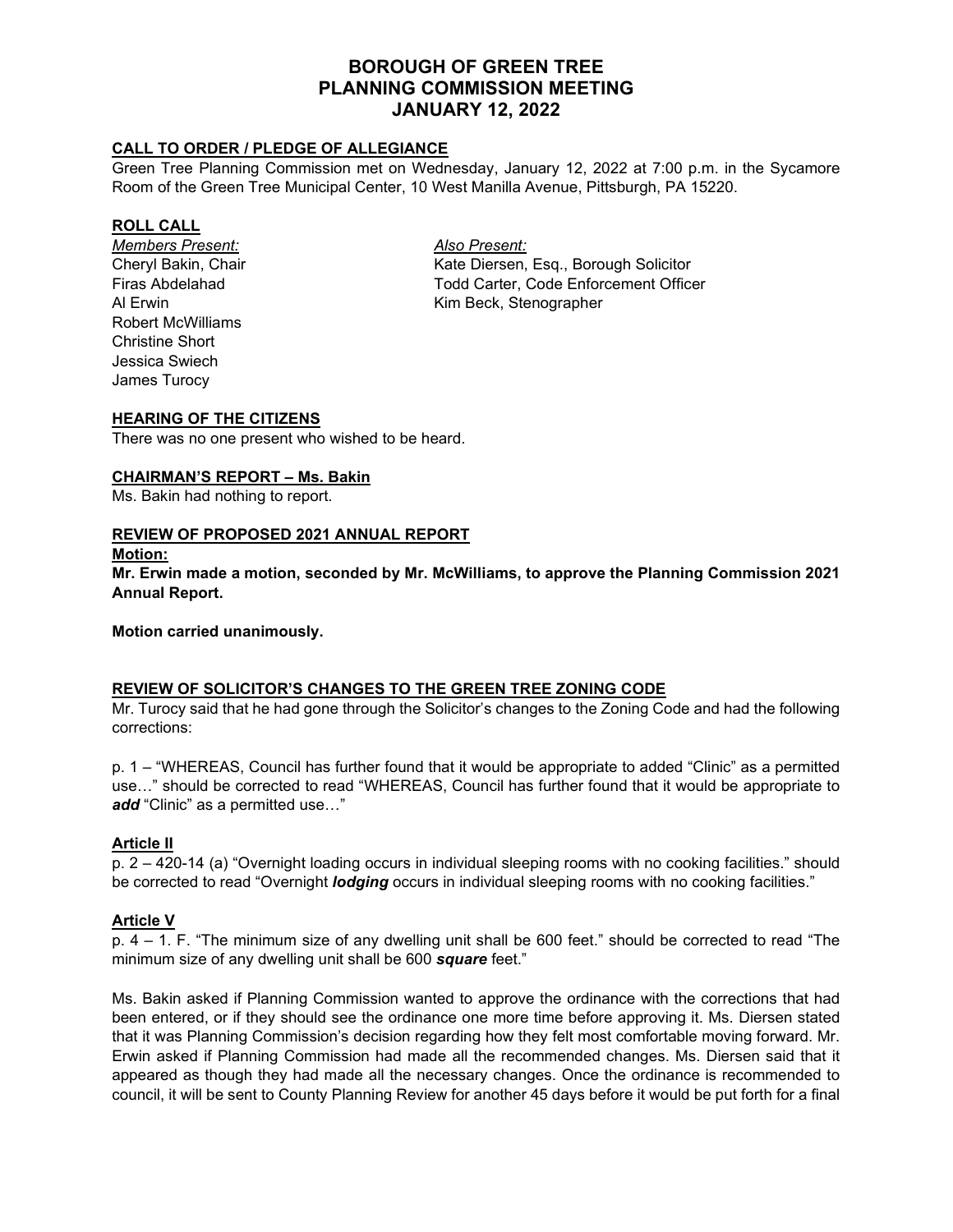vote. If Planning Commission moved to recommend the ordinance this month, it wouldn't be approved until at least March.

# **Motion:**

#### **Ms. Short made a motion, seconded by Mr. Erwin, to recommend to Council the revised Zoning Code.**

# **Motion carried unanimously.**

Ms. Bakin stated that she didn't have enough time to go over the Zoning Use Table in its entirety before the meeting, but that she believed there was an issue regarding home-based business. She said that homebased businesses, by state law, should be a permitted use in every zoning district in the borough. It was only listed as permitted in the Neighborhood Commercial and Office Commercial zoning districts in the revised Zoning Code. Ms. Diersen stated that she did not believe that the home-based business zoning had been changed for these revisions. Mr. Turocy said that Home-Based Business was only listed as permitted use in Neighborhood Commercial and Office Commercial in the original zoning code, and it was a specific change that was made by council at that time. Discussion continued regarding the original use table. Ms. Bakin said that she would like to take some extra time to look at the original table before taking a vote.

Ms. Diersen noted that taking some extra time to go over the zoning use table was a good idea. She said that while looking over the table this evening, she noticed that "High Rise Apartment" was listed on the table in two different sections; once with a multi-use dwelling, and once as a standalone item. The standalone item was an error that should be removed from the table.

Mr. Turocy asked Ms. Diersen if she was aware of any law that would require home-based businesses to be permitted in every district. Ms. Diersen said that she wasn't aware of that law but would look into it for Planning Commission. She suggested that Planning Commission look at the current definition of homebased business in the zoning ordinance, to make sure that there were no conflicts between the zoning ordinance and the use table. Mr. Turocy noted that there was currently a definition in the ordinance for home-based business no impact, but not home-based business. Discussion continued regarding the current definitions of home-based business and home-based business no impact.

Mr. Abdelahad asked if the revision date should be updated on the use table to reflect the current revision, as the date listed was from the original. Ms. Diersen suggested that the revision date be removed from the document, as the only important date was the date that the ordinance was adopted.

Ms. Bakin suggested that Planning Commission take more time to scrutinize the table and compare it to the definitions currently listed in the zoning ordinance. Mr. Turocy agreed, adding that it might be necessary to add another definition if a distinction between home-based business and home-based business no impact was found.

Ms. Diersen stated that the zoning ordinance and use table should be recommended together, so Planning Commission would need to wait to recommend the zoning ordinance until after the use table was completed.

# **CONTINUED REVIEW AND RECOMMENDATION OF THE PROPROSED PORTABLE STORAGE CONTAINER ORDINANCE**

Ms. Bakin asked if anyone had any corrections for the portable storage container ordinance. The following corrections were suggested: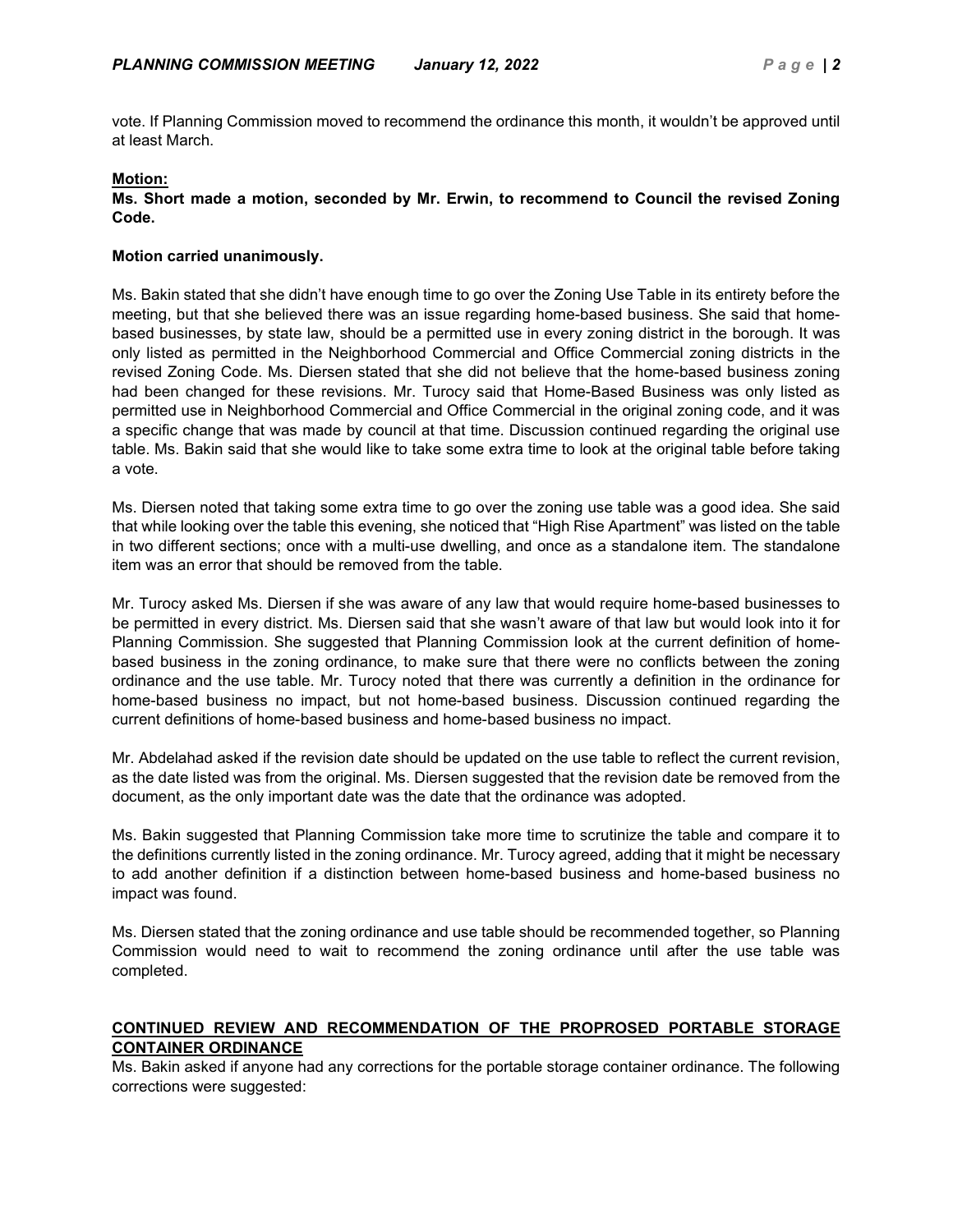p.2 – In Section B, "When the code enforcement officer concludes…" should be corrected to read "*If* the code enforcement officer concludes…."

p. 3 – The last sentence of Number 11 should be corrected from "any revisions of additions required by Green Tree…" to "Any revisions *or* additions required by Green Tree…"

p. 4 – Section A (1) The word "the" should be added to the sentence "Dumpster shall be emptied…" so it reads "*The* dumpster shall be emptied…".

Ms. Bakin asked if Planning Commission needed to create a fee schedule, or if it would be created by council. Mr. Turocy stated that Planning Commission would determine the fee, and then it would be added to the borough's fee schedule. Mr. Carter noted that council would be voting on a fee schedule. Ms. Bakin asked Mr. Carter if Planning Commission should make a recommendation on a fee schedule. Mr. Carter responded that it would be a good idea.

Planning Commission agreed to recommend the following fees:

Large Dumpster on a residential lot - \$50 Large Dumpster on a borough street - \$100 Portable Storage Container on a residential lot - \$50

### **Motion:**

**Mr. McWilliams made a motion, seconded by Mr. Erwin, to recommend to Council the Portable Storage Container ordinance, along with the proposed fee schedule.**

### **Motion was carried unanimously.**

# **CONTINUED REVIEW OF THE COMPREHENSIVE PLAN**

Ms. Bakin noted that at the last meeting, Ms. Short and Ms. Swiech had agreed to work together to talk with people from the local schools, including Aiken Elementary, St. Margaret's, Bishop Canevin High School, and possibly Unity Preschool. She asked if there were any other schools or preschools that should be considered. Ms. Swiech suggested Crafton Children's Corner, located in Parkway Center, and Tender Care Learning Center, in Foster Plaza.

Ms. Short said that she had reached out to Dr. Stropkaj, the superintendent of Keystone Oaks School District, who had asked her to reach out again after the beginning of the year. She stated that she was giving him a little bit of time before contacting him again.

Ms. Bakin said that she would like Ms. Short and Ms. Swiech to ask the schools, especially Aiken Elementary, if they are seeing an increase or decrease in the number of new students being enrolled in the borough. Mr. Abdelahad noted that his son's kindergarten class started the year with two classes but had a third class added after a couple of weeks. When asked how many students were in his son's grade, Mr. Abdelahad said he believed there were around 45 students. Ms. Bakin noted that this seemed like an encouraging number.

Mr. McWilliams and Mr. Abdelahad had volunteered to speak with the church organizations located in the borough. Ms. Bakin listed Unity Presbyterian, St. Margaret's, the Church of the Latter-Day Saints, and New Apostolic as churches for Mr. McWilliams and Mr. Abdelahad to reach out to. She noted that even though Mt. Pisgah was no longer located in the borough, many members of the congregation still lived in Green Tree, so they could offer some important input for the comprehensive plan.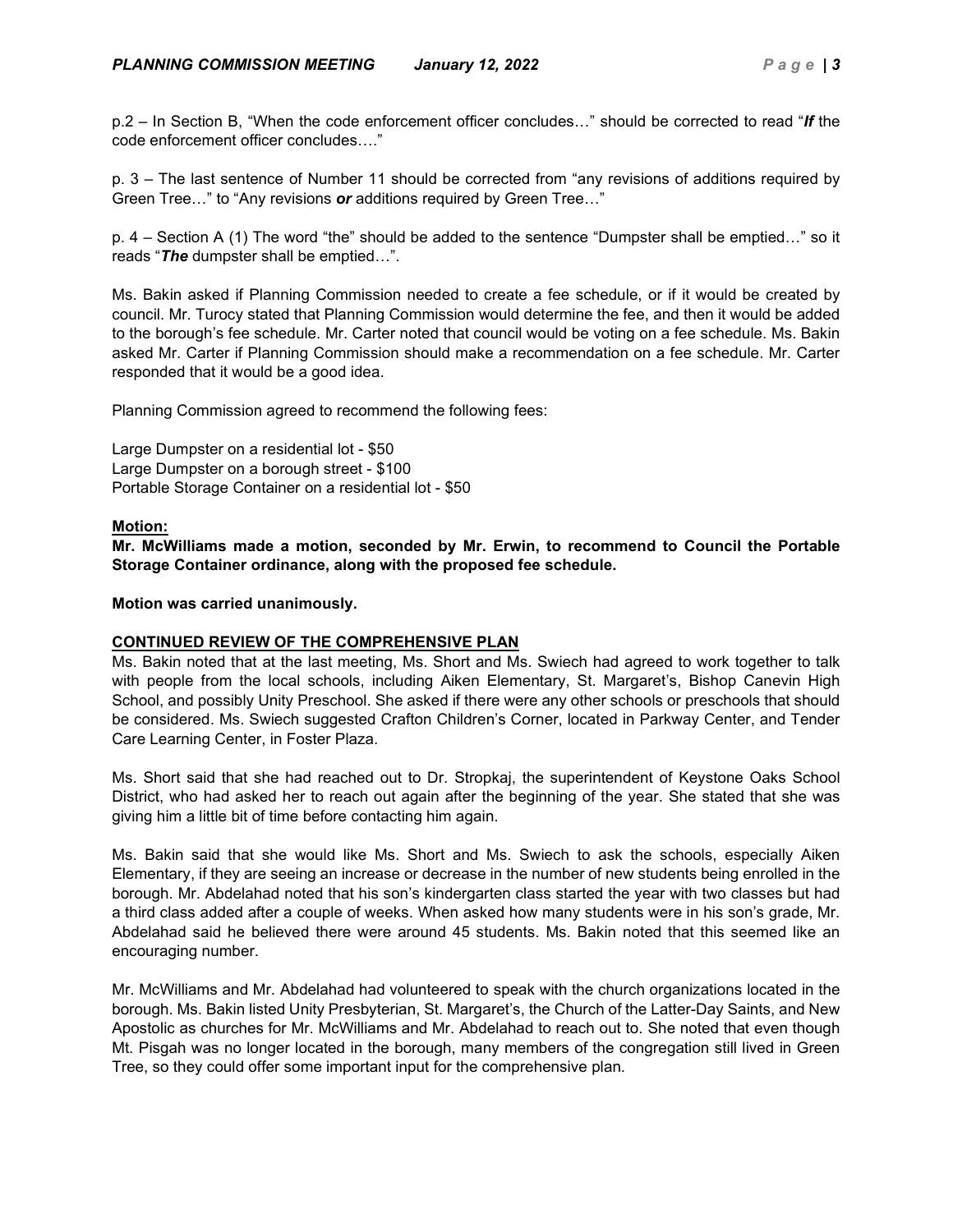Ms. Bakin asked if a congregation had moved into the former Mt. Pisgah church yet. Mr. McWilliams said that there was extensive construction on the building being completed, and he believed that the new church would be opening sometime later this year.

Ms. Bakin said that herself and Mr. Erwin were focusing on real estate brokers and major real estate owners in the borough. She listed Kossman Development, PWC Associates, Burns and Scalo Realty, and the L.B. Foster Company in Foster Plaza as a few of the companies they would want to try and speak with. She stated that there were a few other major companies that she planned to add to this list. Ms. Bakin asked if any members of Planning Commission had advice on how to get input from the smaller business owners in Green Tree, such as All State, State Farm, and the Green Tree Hardware store. She asked if Planning Commission should reach out and speak with each business individually, or if they should all be invited to attend an upcoming meeting. Mr. Erwin stated that he could stop into some of the smaller businesses and see when they would be willing to meet with Planning Commission. Mr. Turocy suggested that the Rotary might be another valuable resource for businesses in the borough.

Ms. Bakin asked if the 2020 census data was available at this time. Mr. Turocy stated that he would ask Ms. Miller, the borough manager.

Ms. Bakin distributed a list of questions she had gathered from the survey that had been sent out earlier in the comprehensive plan process, to use as a starting point for the questions that should be asked to various organizations. She suggested that Planning Commission focus on the questions that required more of a response than just a simple yes or no, as an attempt to get more of a conversation going.

Ms. Bakin said that there have been several ideas, such as the summer concerts at the Farmers Market, that have been implemented as a direct result of suggestions given for the original comprehensive plan. She suggested that Planning Commission make sure that the residents understand that their suggestions are not going unnoticed. Mr. Abdelahad asked what Planning Commission planned to do with the suggestions they received from residents. Ms. Bakin said that Planning Commission would compile all the suggestions and compare them to the original comprehensive plan, to see what needed updated in the plan. Planning Commission would then decide which changes they would recommend to council.

Mr. Abdelahad stated that Planning Commission needed to clarify the intentions with the residents, so they didn't feel as though their suggestions were being ignored. He mentioned the ongoing complaints regarding the aesthetic of the businesses on Green Tree Road. Ms. Bakin stated that she had planned to talk to Ms. Miller regarding the possibility of there being any grants or streetscape money available to the borough. Mr. Turocy said that he had spoken with Ms. Miller, who was not aware of any grants at this time. Planning Commission had a discussion regarding vacant properties in the borough, the dangerous structure ordinance, and a property maintenance code.

Ms. Bakin noted that one of the biggest issues at the last public meeting involved the misperception that there were a lot of vacant commercial properties along Greentree Road. She said that she had spent some time on Greentree Road after the meeting and found very few vacant properties. Mr. Turocy said that he believed that the main complaint involved the aesthetic of the buildings, as opposed to vacant properties. Discussion continued regarding the aesthetic of Greentree Road.

Ms. Diersen stated that she had recently gone through the comprehensive plan process in another community. One of the most beneficial lines of questioning was asking residents and business owners what improvements they would like to see happen to bring in new residents and businesses. And, on the other side of that, what they found to be a hindrance to bringing in new residents and businesses. She noted that, they would receive a lot of similar answers, which would help Planning Commission learn where to direct their focus.